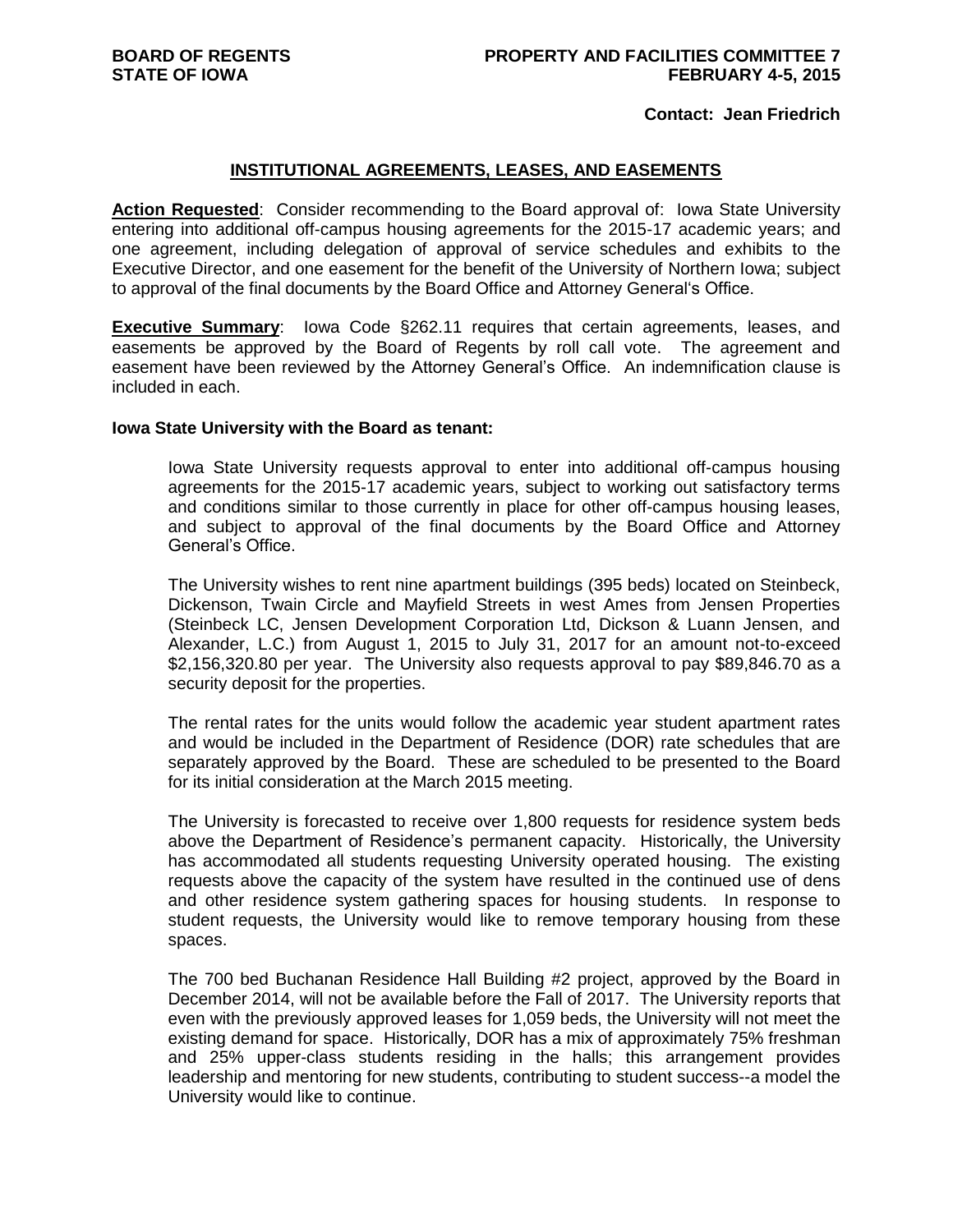To address the need for additional University operated housing until the Buchanan Residence Hall Building #2 is completed, the University proposes to rent 395 additional beds. With the previously approved leases for 1,059 beds, the total of 1,454 beds should substantially meet the demand for University operated housing.

The University is proposing a two year agreement for these complexes which are adjacent to existing leased units; they meet University requirements for beds that can be operated efficiently to warrant staffing. They are located where campus access can be provided by CyRide.

The University is completing agreements with the owners of these apartments. They follow the terms previously approved by the Board for other off-campus housing. It is anticipated that negotiations will have been completed by the time of the February Board meeting.

University of Northern Iowa for the following agreement.

### **City of Cedar Falls**

The University's co-generation capability is insufficient to meet all of the campus electrical needs. The University has been operating under an interconnection agreement that was approved by the Board in February 1994 with Cedar Falls Utilities (CFU) for the additional electrical load. Consistent with the agreement, CFU issued a letter of intent to terminate the 1994 agreement.

Since 1994, there have been changes to the electrical industry, specifically CFU entered the Midcontinent Independent System Operator (MISO) market in 2008. The new agreement will allow UNI to purchase electricity at MISO market pricing. UNI's daily purchases will be included with the CFU purchase. The electricity will be passed to UNI through CFU's infrastructure. This will allow UNI to maximize the use of its electric turbine generator by adjusting production based on fluctuations in the electric market.

The University is requesting approval of the 2015 Electric Retail Service Agreement between the Board of Trustees of the Municipal Electric Utility of the City of Cedar Falls, Iowa and the Board of Regents, State of Iowa for the use and benefit of the University of Northern Iowa.

Service Schedules and Exhibits that will be a part of this agreement are currently being negotiated, and the University requests that the Board delegate the approval of the negotiated costs to the Executive Director. The service Schedules and Exhibits will include all charges to facilitate the purchase and delivery of the electricity to UNI. Negotiations are expected to be completed in Spring 2015.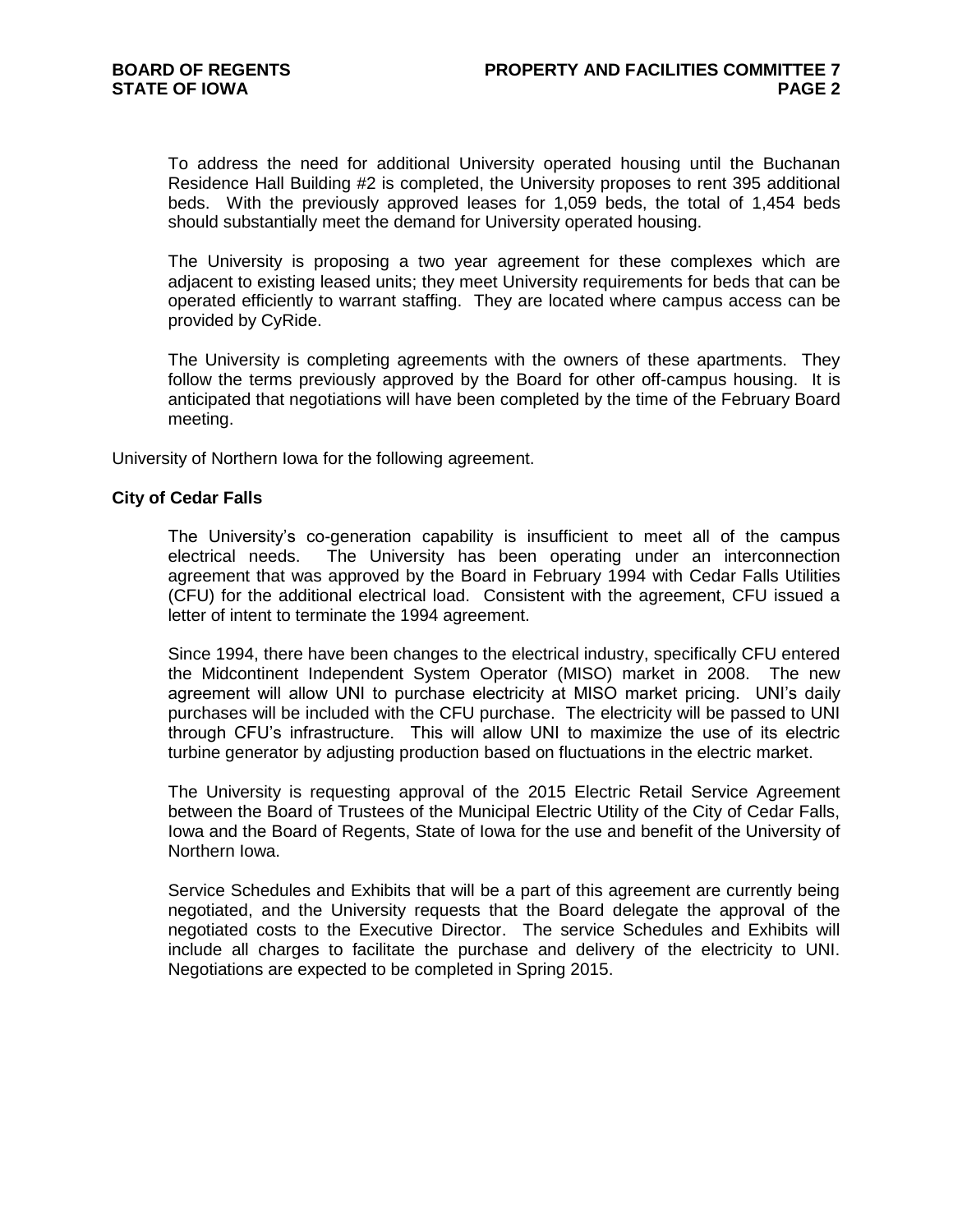# **BOARD OF REGENTS STATE OF IOWA**

University of Northern Iowa with the Board as Owner for the following easement.

## **City of Cedar Falls**

The City of Cedar Falls is making improvements to the University Avenue Bridge. The University requests approval of a temporary construction easement through December 31, 2015 for the purpose of placing rip rap protection adjacent to the bridge to protect the bridge from continued scouring. The consideration is \$1.00. (See Attachment A for location of easement.)

Additional information is available from the Board Office.

H:\BF\2015\feb2015\propertyandfacilitiescommittee\0215\_ITEMP&F07\_leases.doc